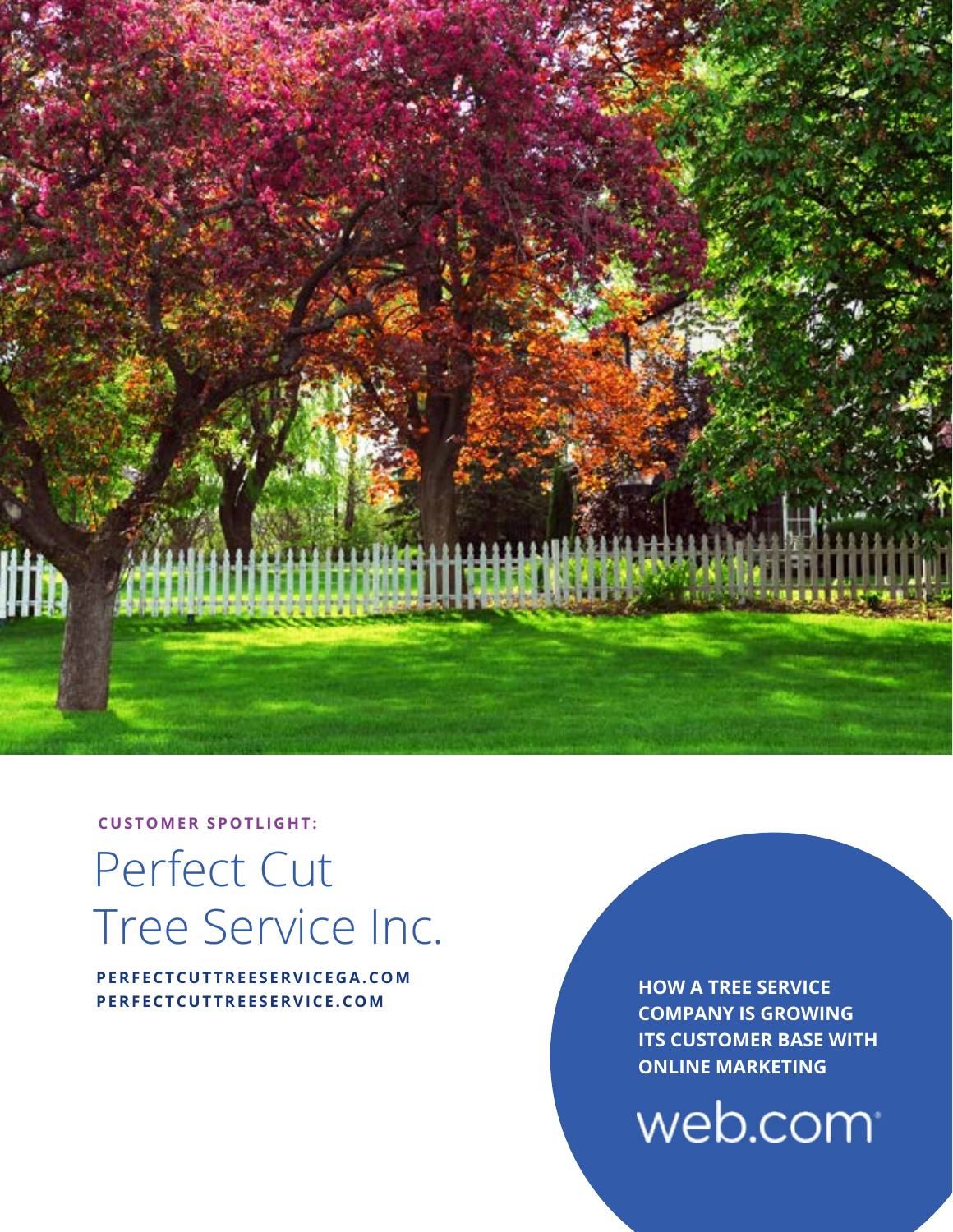# web.com

Del Doddy has always had an exemplary work ethic and attitude. After staying busy with construction work during his teenage years, he brought that same spirit of dedication to the U.S. Marine Corps, proudly serving in a helicopter unit assigned to protect President Jimmy Carter. When he was honorably discharged, the ambitious Cincinnati native was ready to take on his next challenge—starting a new business and being his own boss. This is his story.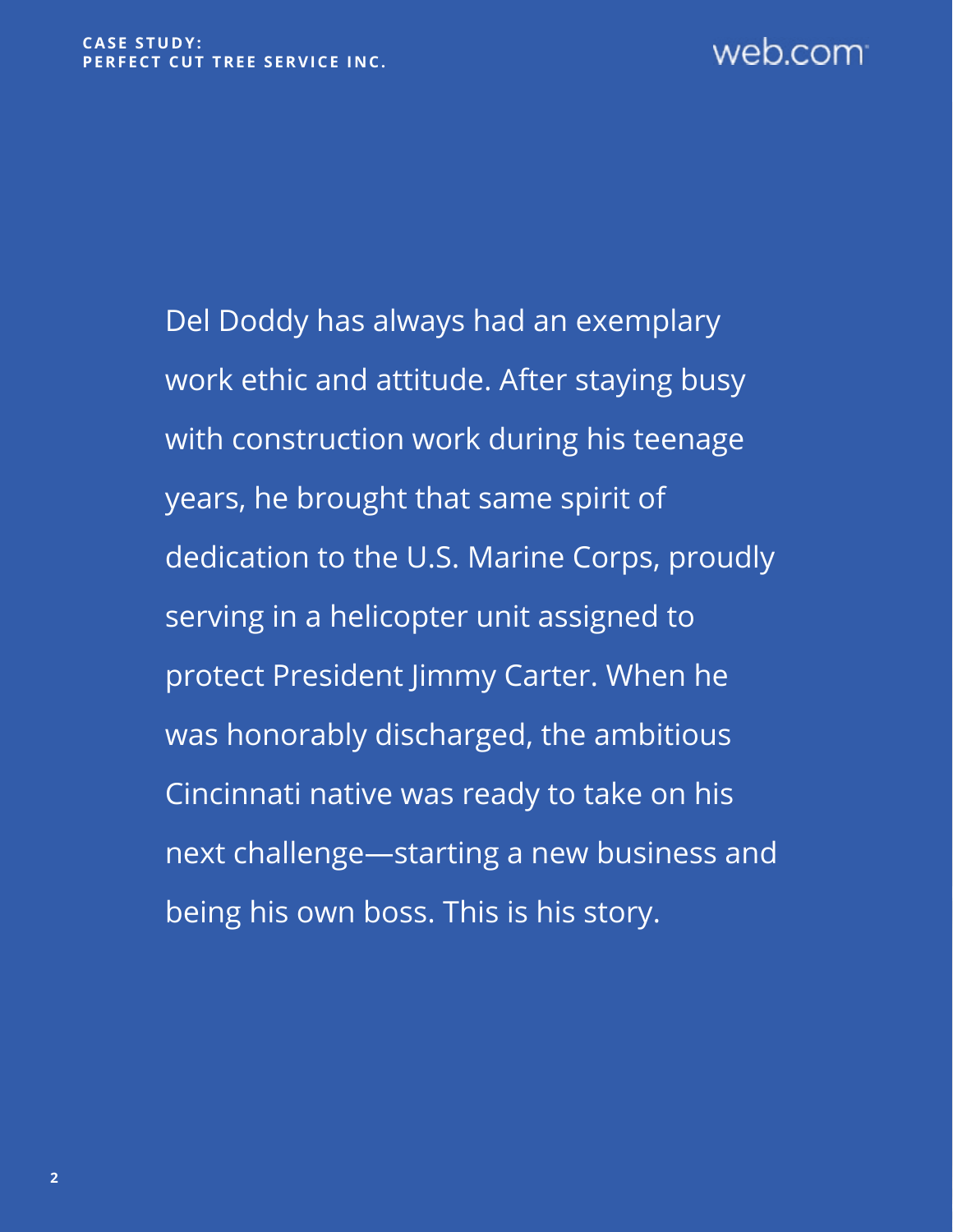#### **THE SITUATION**

# **Building a Tree Service Business from the Ground Up**

Never one to stand still, Del decided to start a business that would allow him to bypass a 9 to 5 office routine and work in the great outdoors. He founded Perfect Cut Tree Service, a full-service arboricultural company. Like many small business owners, Del faced hardships getting started but persevered. "The Marine Corps gave me the ability to look at challenging circumstances and make something positive out of it," he says. "I apply this attitude to my business today—it's all about your mindset and approach."

When Del wanted to expand beyond the Cincinnati area and open a location in Georgia, he worked with a local web designer to develop a new website. The results did not meet his expectations and so, as someone with high standards, he began searching for a solution he could depend on. The answer he found would be even better than he expected.

#### **Finding a Digital Partner That Was a Cut Above**

Looking for a digital marketing partner who shared his dedication to excellence, Del discovered a promising possibility. "I searched online to find web builders and based on the appearance of the Web.com website I thought, 'this is someone we want to know,'" he says. "The Web.com website was more friendly and inviting than others I had seen—it had emotional appeal and intangible qualities that prompted me to learn more." It was the beginning of a productive and strategic relationship.

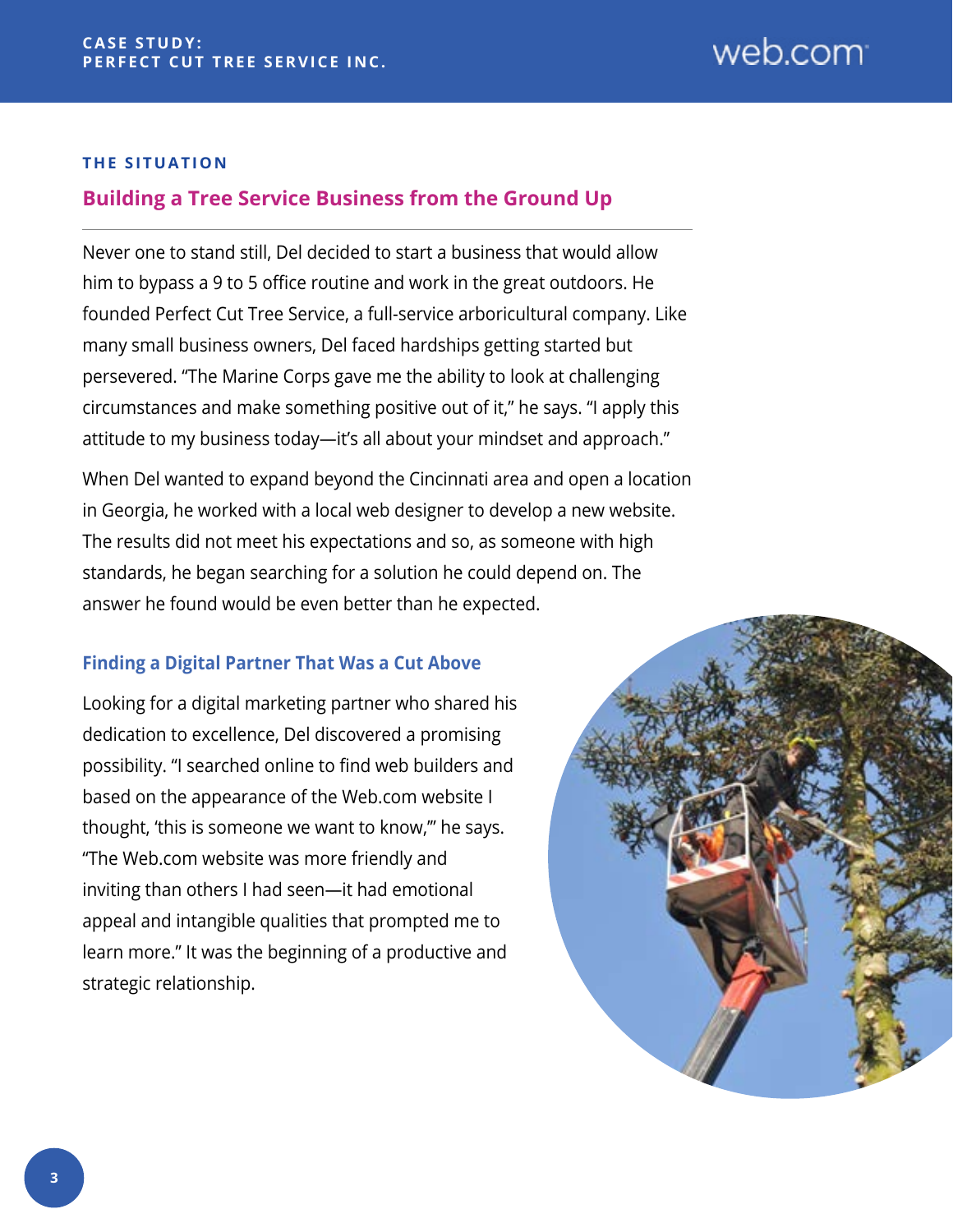## **THE WEB.COM SOLUTION**

# **Branching Out with New Websites and Online Marketing Resources**

# **"Web.com Worked with Me to Build a Digital Strategy."**

After selecting Web.com as his online marketing resource, Del decided to create a single website for both his **[Ohio](https://perfectcuttreeservice.com/)** and **[Georgia](https://perfectcuttreeservicega.com/)** locations. However, the experts at Web.com guided him toward another approach. "Web.com worked with me to build a digital strategy and determined I needed two sites for **[search engine optimization \(SEO\)](https://www.web.com/online-marketing/search-engine-optimization)** purposes to make my businesses easier to find and to generate more leads in each market," he says.

Del chose Web.com's **[custom website design services](https://www.web.com/websites/professionally-designed-website)** option, which allowed him to provide input and direction as the Web.com team designed and built his site from start to finish. Next, Web.com helped Del understand

the importance of Google Listings. "This feature really helps my businesses appear prominently on Google Maps and ensures people can quickly know where our businesses are located within each market," he says. "Being highly accessible and responsive is very important in the tree cutting business."

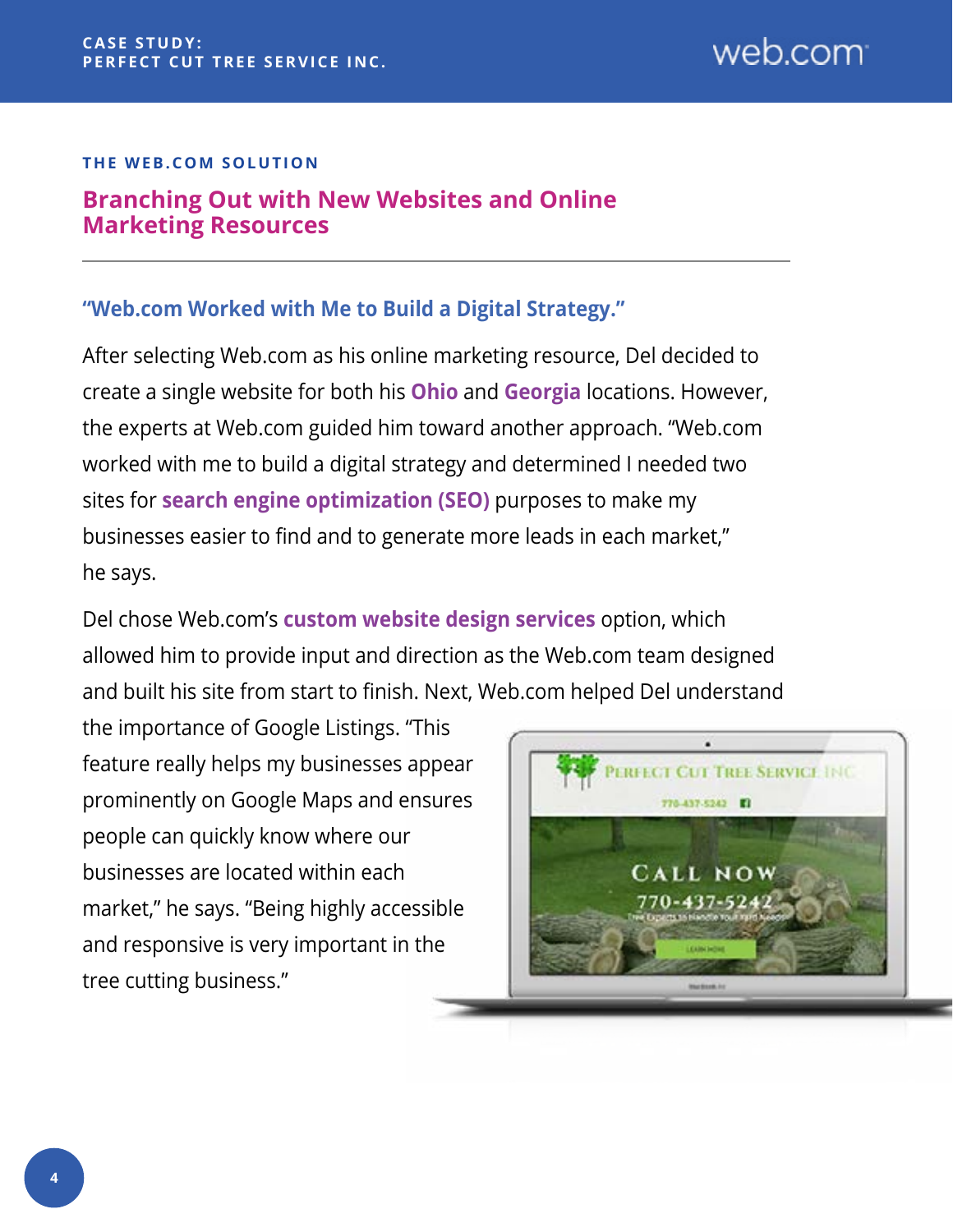#### **THE BENEFITS**

# **Achieving New Levels of Productivity**

After his two new websites went live, the results helped Del raise his business to new levels of productivity. "Since I began working with Web.com, the leads are pouring in and I have more customers than I can handle—it's a great problem to have," he says. "They are proactive and have made the process easy. They have also proven that my websites can generate quality business inquiries."

Del adds that his online marketing strategy has helped him expand his business beyond homeowners. "My online strategy has even helped me to gain an insurance company as a client, which was huge," he says. "They found my business through a Google search and that shows my SEO approach is also working."

## **Leveraging Strong Roots**

While Del is excited about his business accomplishments, especially lately, his military experience and family background means he never rests on his laurels. "My grandfather was a construction worker and for eight hours every day, he carried a cement bag on his shoulder," he says. "He earned five dollars a week and raised a family of six. His example inspires me to keep pushing forward and to make the most of every opportunity."